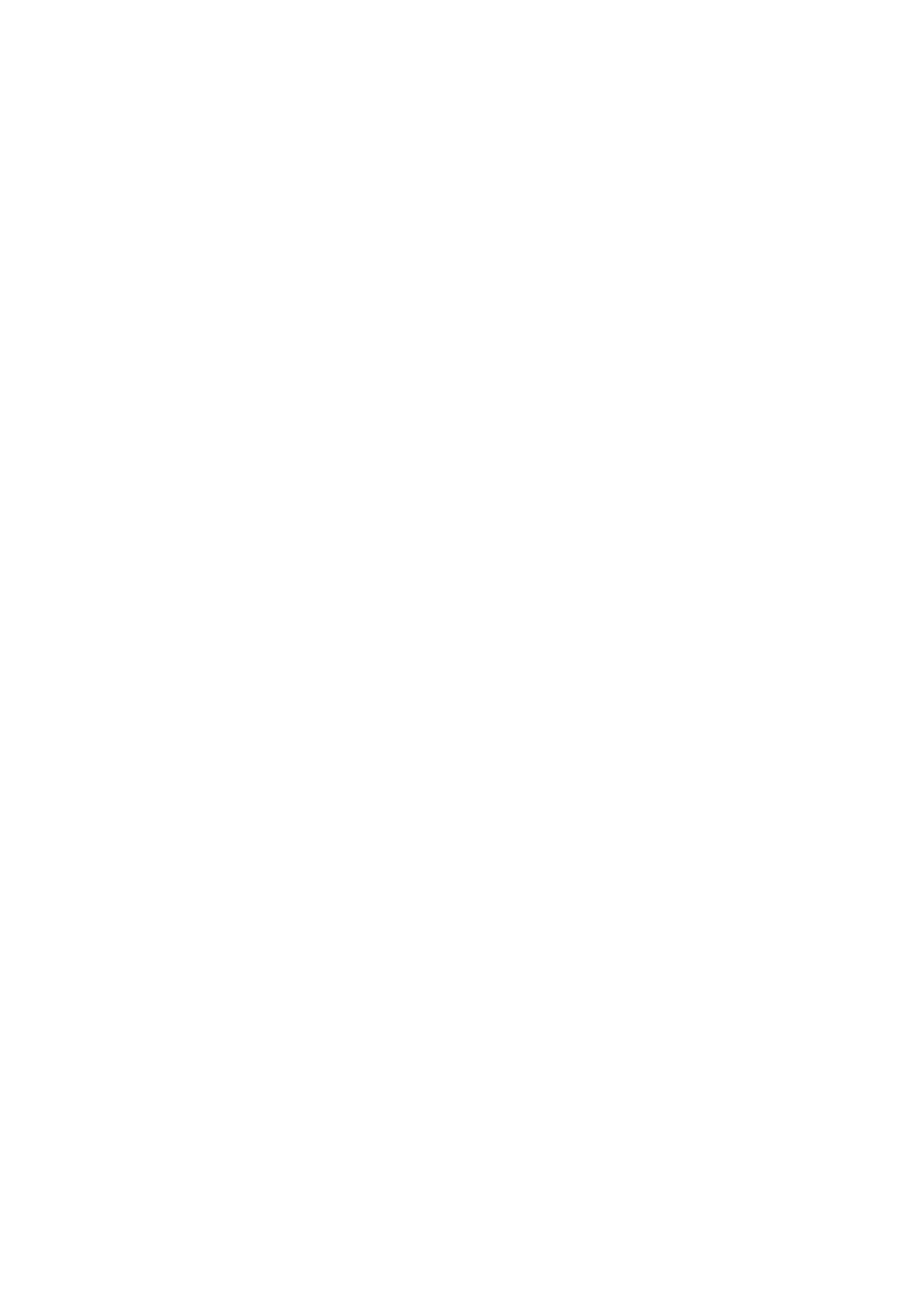## **NO. 5 OF 2017**

## **PUBLIC APPOINTMENTS (COUNTY ASSEMBLIES APPROVAL) ACT**

## ARRANGEMENT OF SECTIONS

## *Section*

- 1. Short title.
- 2. Interpretation.
- 3. Objects and purposes.
- 4. Exercise of powers of appointment.
- 5. Notification of vetting requirements.
- 6. Notification of nomination.
- 7. Approval hearing.
- 8. Issues for consideration.
- 9. Period for consideration and report.
- 10. Rejection of nomination
- 11. Notification of decision.
- 12. Powers of the committee.
- 13. Non-money Bill status.

SCHEDULE — CRITERIA FOR VETTING OR APPROVAL OF NOMINEES FOR APPOINTMENT TO PUBLIC OFFICE BY THE COUNTY ASSEMBLY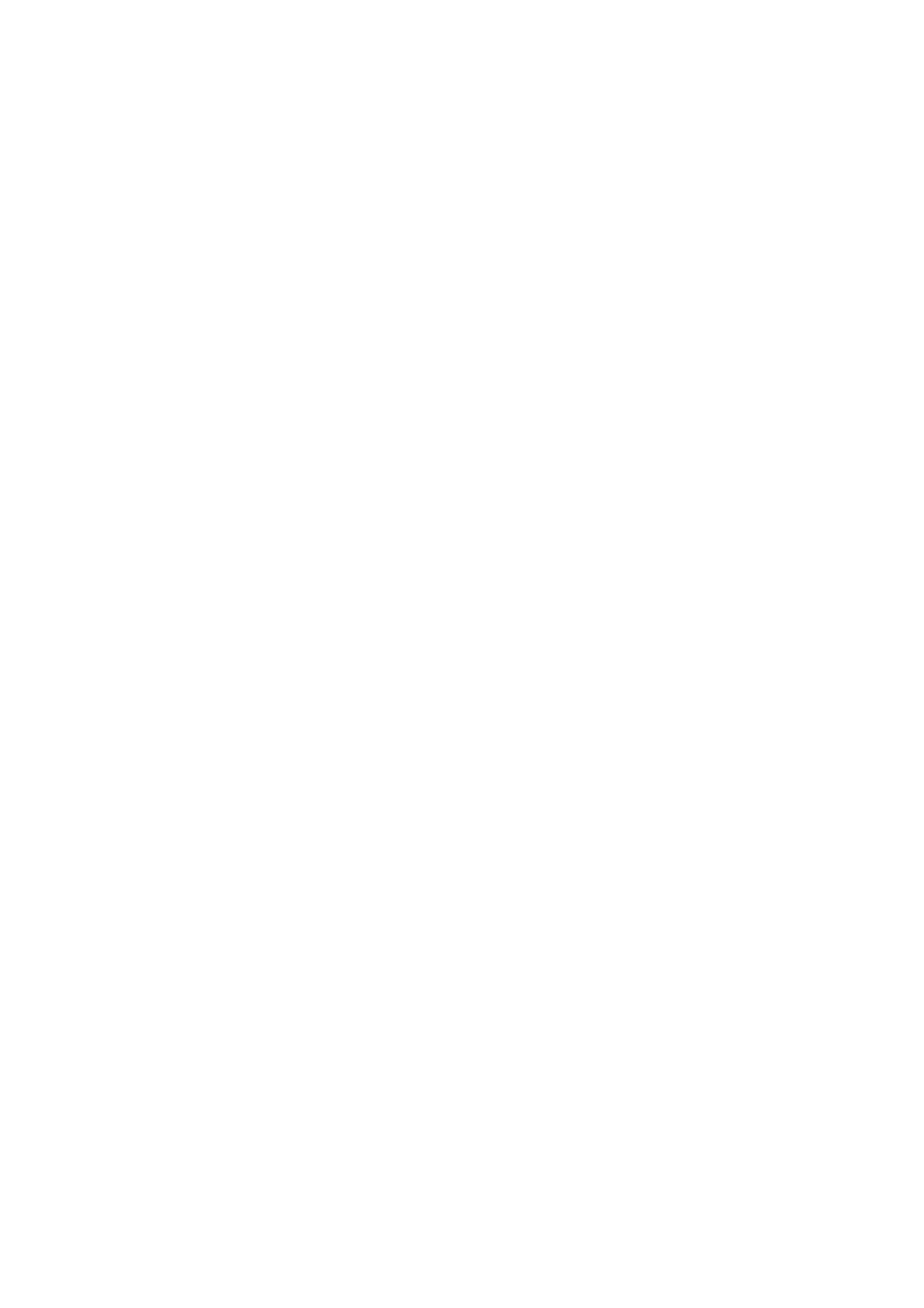## **NO. 5 OF 2017**

### **PUBLIC APPOINTMENTS (COUNTY ASSEMBLIES APPROVAL) ACT**

[*Date of assent: 8th March, 2017*.]

[*Date of commencement: 29th March, 2017*.]

## **AN ACT of Parliament to provide for the procedure for the approval of public appointments by County Assemblies and for connected purposes.**

[Act No. 5 of 2017.]

#### **1. Short title**

This Act may be cited as the Public Appointments (County Assemblies Approval) Act, 2017.

#### **2. Interpretation**

In this Act, unless the context otherwise requires—

**"appointing authority"** means any person who, under the Constitution or any other law, is required to make an appointment for which the approval of a County Assembly is required;

**"appointment"** includes any re-appointment to the same body, whether or not in the same capacity;

**"candidate"** means a person who has been proposed or nominated for appointment to a public office;

**"Clerk"** means the Clerk of the relevant County Assembly; and

**"committee"** means the relevant committee of a County Assembly or such other committee as the Speaker of the County Assembly may, for good reason, direct.

#### **3. Objects and purposes**

The objects and purposes of this Act are to—

- (a) provide for the procedure for the approval of public appointments by County Assemblies; and
- (b) provide clarity and guidance to the County Assemblies as they exercise their functions of approving public appointments.

#### **4. Exercise of powers of appointment**

An appointment under the Constitution or any other law for which the approval of a County Assembly is required shall not be made unless the appointment is approved by the relevant County Assembly in accordance with this Act.

#### **5. Notification of vetting requirements**

(1) An advertisement inviting applications for nomination for appointment to an office to which this Act applies shall specify that the candidate shall be required to appear before a committee of the relevant County Assembly.

(2) An applicant shall not be required to appear before the committee of a County Assembly pursuant to a notice issued under subsection (1) within a period of less than twenty-one days.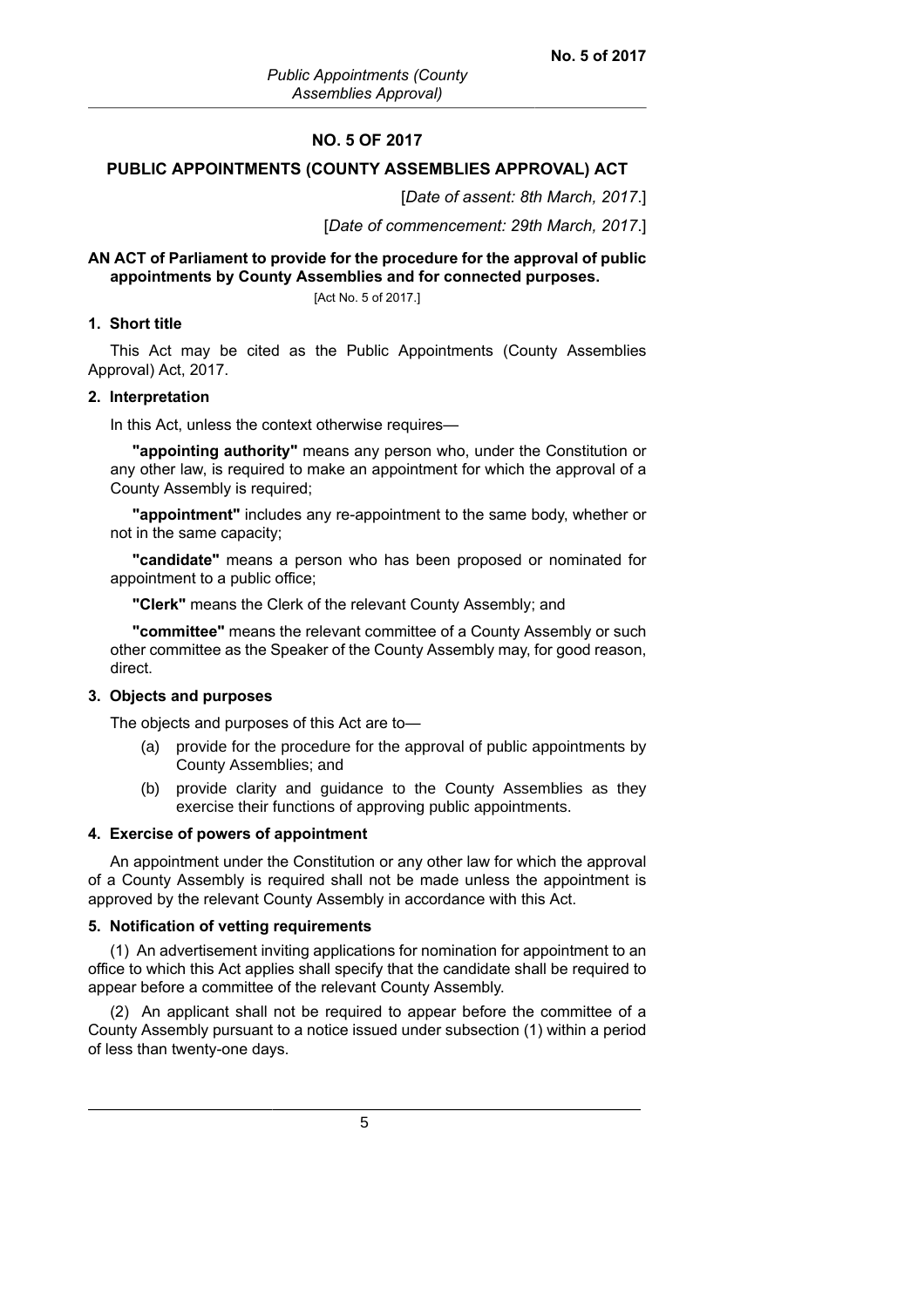## **6. Notification of nomination**

(1) An appointing authority shall, upon nominating a person for an appointment to which this Act applies, notify the relevant County Assembly accordingly.

(2) An appointing authority shall, in issuing a notice under subsection (1), notify the members of the public on the proposed nomination through such media and platforms established under section 91 of the County Governments Act, 2012 (No. 17 of 2012) as it considers appropriate.

(3) A notification under subsection (1) shall be—

- (a) in writing;
- (b) lodged with the Clerk of the County Assembly.

(4) A notification of nomination shall be accompanied by information concerning the nominee, having regard to the issues specified under section 7.

(5) For the purposes of this Act, a notification of nomination shall be deemed to be duly given on the day on which it complies fully with subsections (3) and (4).

## **7. Approval hearing**

(1) Following the receipt of the notification of nomination under section 6(3) (b), the Speaker shall report the receipt of the notification to the County Assembly, following which the notification shall be committed to the relevant committee of the Assembly.

(2) Subject to subsection (3), the chair of the committee shall determine the time and place for the holding of the approval hearing which shall not be later than fourteen days from the date of the committal of the notification to the committee.

(3) The approval hearings shall be held in a public place and shall be conducted during working hours.

(4) The Clerk shall notify a candidate of the time and place for the holding of an approval hearing by notice in at least two newspapers of national circulation and by writing and such other form of communication as the Clerk shall consider appropriate.

(5) The committee shall, by notice in at least one newspaper of national circulation, notify the public of the time and place for holding an approval hearing at least seven days prior to the hearing.

(6) Subject to this Act, all committee proceedings on public appointments shall be open and transparent.

(7) Despite subsection (6), a committee may, on its own motion or on the application of a candidate or any other concerned person, determine that the whole or part of its sittings shall be held in camera.

(8) An approval hearing shall focus on a candidate's academic credentials, professional training and experience, personal integrity and background.

(9) The criteria specified in the First Schedule and the assessment form specified in the Second Schedule shall be used by a committee during an approval hearing for the purposes of vetting a candidate.

(10) Any person may, prior to the approval hearing, and by written statement on oath, provide the Clerk with evidence contesting the suitability of a candidate to hold the office to which the candidate has been nominated.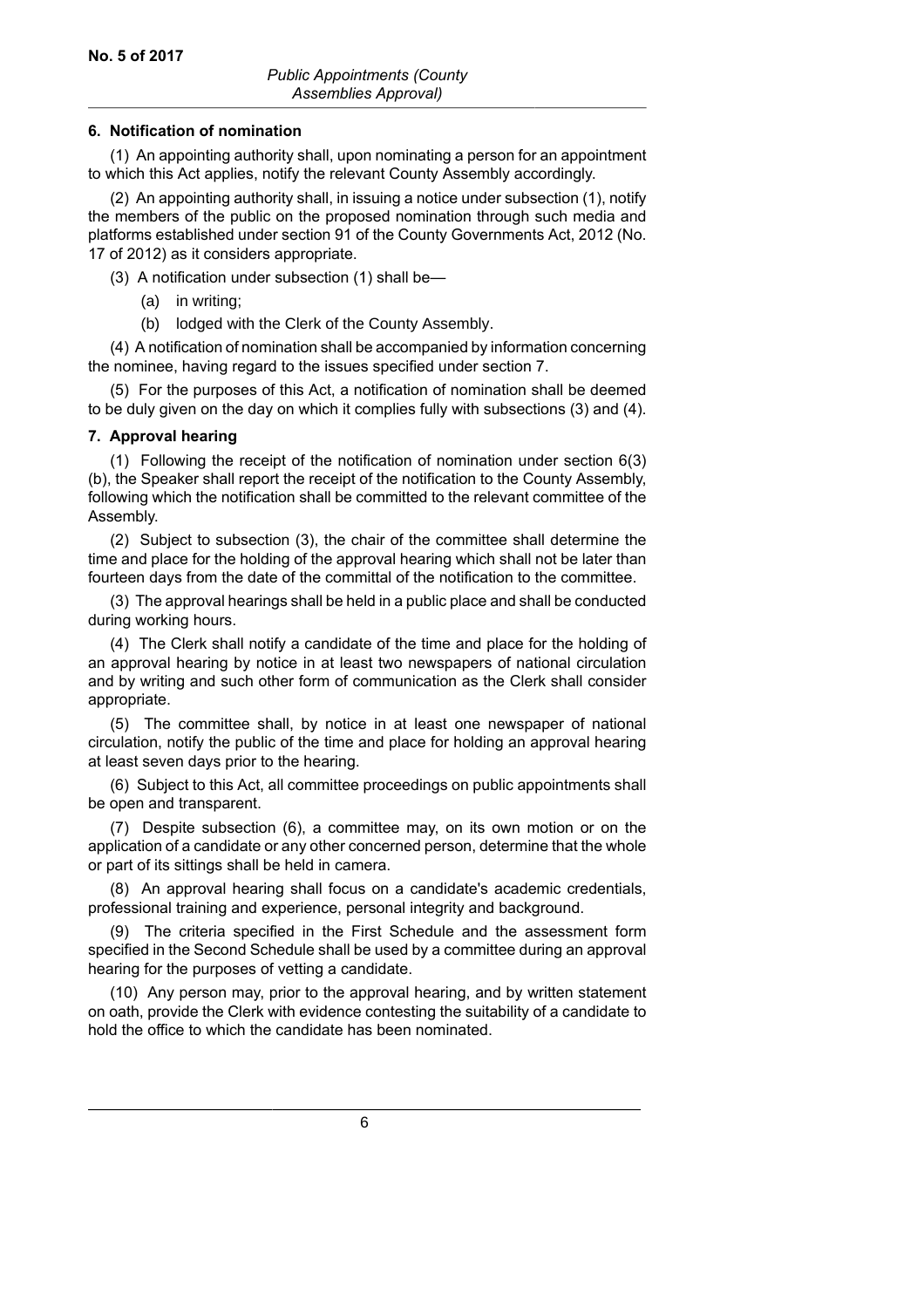(11) A candidate shall have a right to be heard on any statement or evidence submitted to the Clerk contesting the suitability of the candidate to hold the office to which the candidate has been nominated.

(12) A candidate may, at any time, by notice in writing addressed to the Clerk, withdraw from the approval process and the candidate's nomination shall thereupon lapse.

### **8. Issues for consideration**

The issues for consideration by the relevant County Assembly in relation to any nomination shall be—

- (a) the procedure used to arrive at the nominee including the criteria for the short listing of the nominees;
- (b) any constitutional or statutory requirements relating to the office in question; and
- (c) the suitability of the nominee for the appointment proposed having regard to whether the nominee's credentials, abilities, experience and qualities meet the needs of the body to which the nomination is being made.

#### **9. Period for consideration and report**

(1) Unless otherwise provided in any law, a committee shall consider a nomination and table its report in the County Assembly for debate and decision within twenty-one sitting days from the date on which the committee first sits to consider the nomination.

(2) At the conclusion of an approval hearing, the committee shall prepare its report on the suitability of the candidate to be appointed to the office to which the candidate has been nominated and shall include in the report such recommendations as the Committee may consider necessary, including a recommendation on whether or not the nominee should be approved for appointment to public office.

### **10. Rejection of nomination**

(1) Where the nomination of a candidate is rejected by a County Assembly, the appointing authority shall submit to the County Assembly the name of another candidate, and the procedure for approval specified in this Act shall apply accordingly.

(2) A nominating authority shall not resubmit the name of a candidate whose nomination has been rejected by the County Assembly unless the circumstances relied on for the rejection of the appointment of the candidate did not exist or ceased to exist at the time of rejecting the nomination of the candidate.

#### **11. Notification of decision**

(1) The Clerk shall notify the appointing authority of the decision of the County Assembly within fourteen days of the decision.

(2) The appointing authority shall, upon the approval of the nominees for appointment by the County Assembly and subject to the applicable written law, appoint the nominee within a period of seven days from the date of notification of the decision of the Assembly under subsection (1).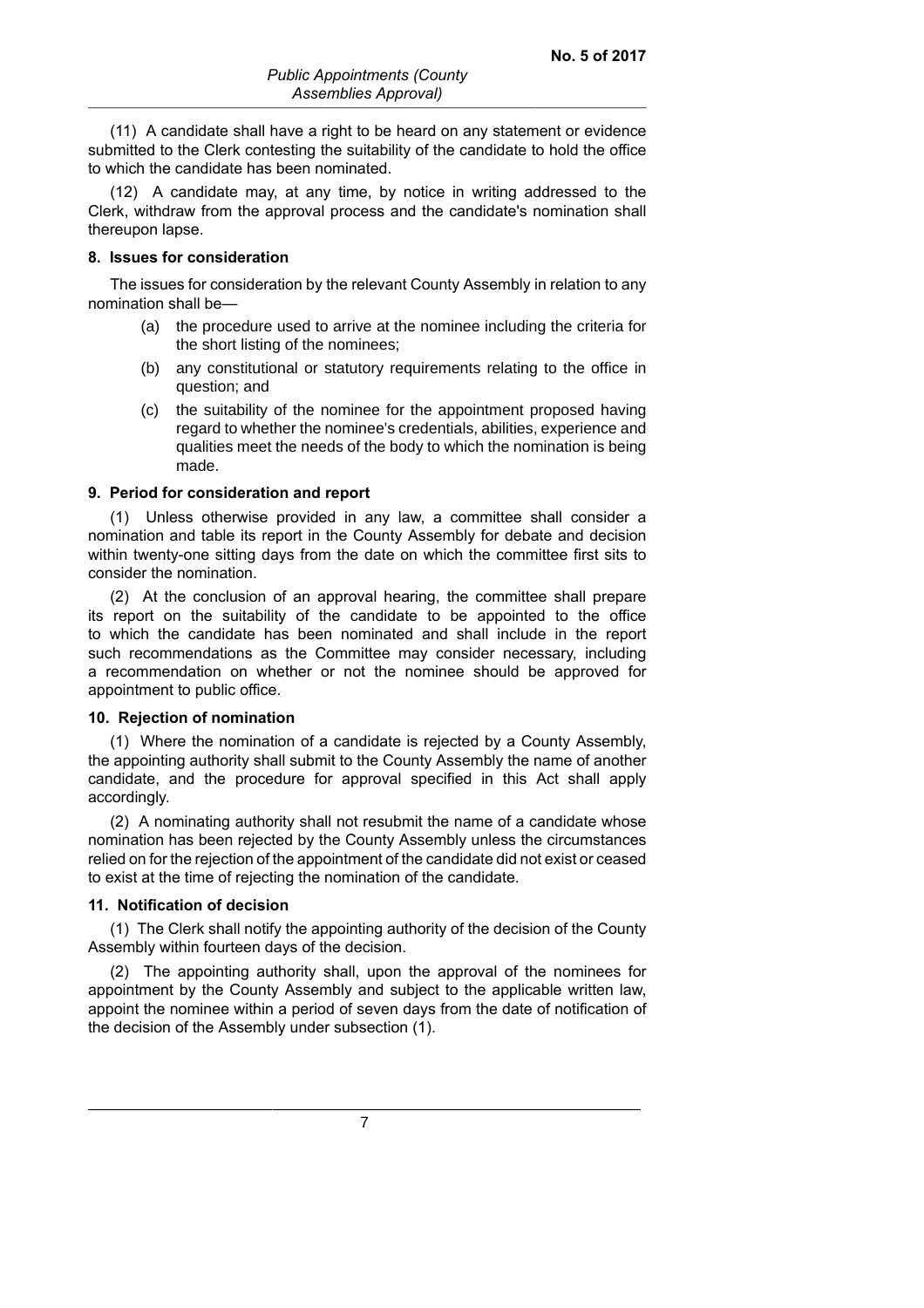## **12. Powers of the committee**

(1) The committee shall have power to summon any person to appear before it for the purpose of giving evidence or providing information during the approval hearing.

(2) For the purposes of subsection (1), the committee shall have the same powers as the High Court to—

- (a) enforce the attendance of witnesses and examine them on oath, affirmation or otherwise;
- (b) compel the production of documents; and
- (c) issue a commission or request to examine witnesses abroad.
- (3) Any person who is summoned by the committee and who—
	- (a) disobeys any order made by a committee for attendance or for production of papers, books, documents or records; or
	- (b) gives false or misleading information or refuses to be examined before, or to answer any relevant question put by, a committee;

commits an offence and shall be liable, on conviction, to a fine not exceeding two hundred thousand shillings or to imprisonment for a term not exceeding one year, or to both.

## **13. Non-money Bill status**

(1) For the avoidance of doubt, nothing in this Act may be construed as providing for or dealing with—

- (a) taxes;
- (b) the imposition of charges on a public fund or the variation or repeal of any of those charges;
- (c) the appropriation, receipt, custody, investment or issue of public money;
- (d) the raising or guaranteeing of any loan or its repayment; or
- (e) matters incidental to any of those matters.

(2) There may be established a fund which shall consist of monies specified under subsection (3).

(3) Any expenses that may be occasioned in the implementation of this Act shall be provided from—

- (a) such gifts, grants or donations as may be given;
- (b) such monies as may, in the future, be provided by the National Assembly for defraying the expenses incurred in the implementation of this Act; and
- (c) such other monies that may lawfully accrue in the discharge of the functions under this Act, not being monies accruing pursuant to Article 114 of the Constitution.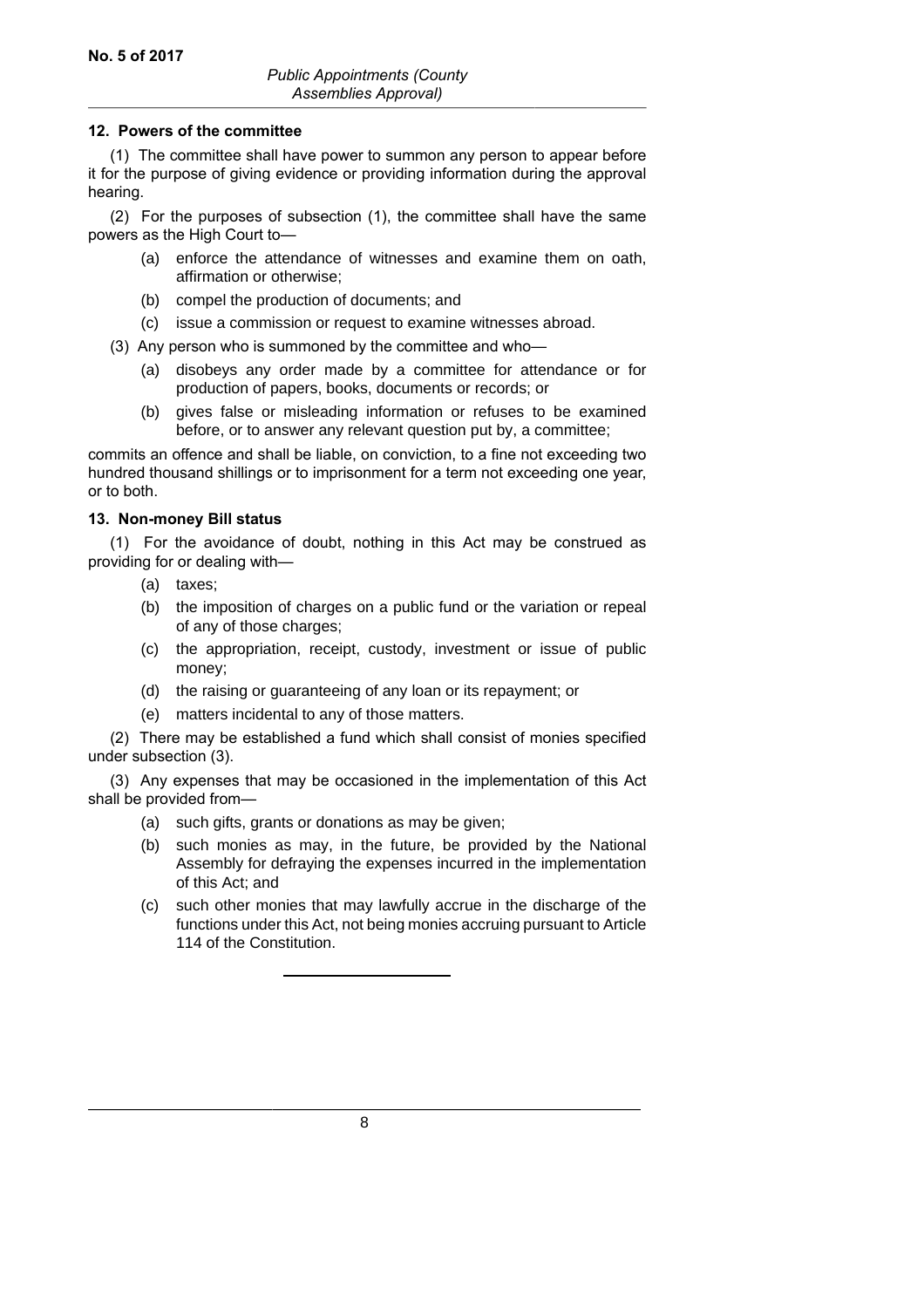## FIRST SCHEDULE

[Section 7(9).]

## CRITERIA FOR VETTING OR APPROVAL OF NOMINEES FOR APPOINTMENT TO PUBLIC OFFICE BY COUNTY ASSEMBLIES QUESTIONNAIRE

## Notes:

- (a) This questionnaire applies to appointments to public office arising by or under the Constitution or any other law where the approval of a County Assembly is required.
- (b) The questionnaire shall be used by the relevant committee of a County Assembly to vet a nominee appearing before the committee in the process of approval by the relevant County Assembly.
- (c) The questionnaire shall be filled and submitted by the nominee to the relevant committee of the County Assembly through the Clerk on or before a date set by the committee.
- (d) The submission of false information in the questionnaire shall lead to the automatic disqualification of a nominee.
- (e) Any form of canvassing by a nominee shall lead to disqualification.
- (f) The nominee must answer all the questions.
- **1.** Name: (State full name).
- **2.** Position:(State office to which you have been nominated).
- **3.** Sex:
- **4.** (a) Date of Birth:

(b) Place of Birth:

- **5.** Marital Status:
- **6.** Mobile phone number:
- **7.** Email Address:
- **8.** ID Number:
- **9.** PIN Number:
- **10.** Nationality:
- **11.** Postal Address:
- **12.** Town/City:
- **13.** Knowledge of Languages: (Specify Languages).

**14.** Education: (List, in reverse chronological order, each university, college, or any other institution of higher education attended and indicate, in respect of each, the dates of attendance, academic award obtained, whether a degree was awarded, and the dates on which each such degree was awarded).

**15.** Employment Record: (List in reverse chronological order all government agencies, business or professional corporations, companies, firms or other enterprises with which you have been affiliated as an officer, director, partner, proprietor, employee or consultant).

**16.** Honours and Awards: (List any scholarships, fellowships, honorary degrees, academic or professional honours, honorary society memberships, military awards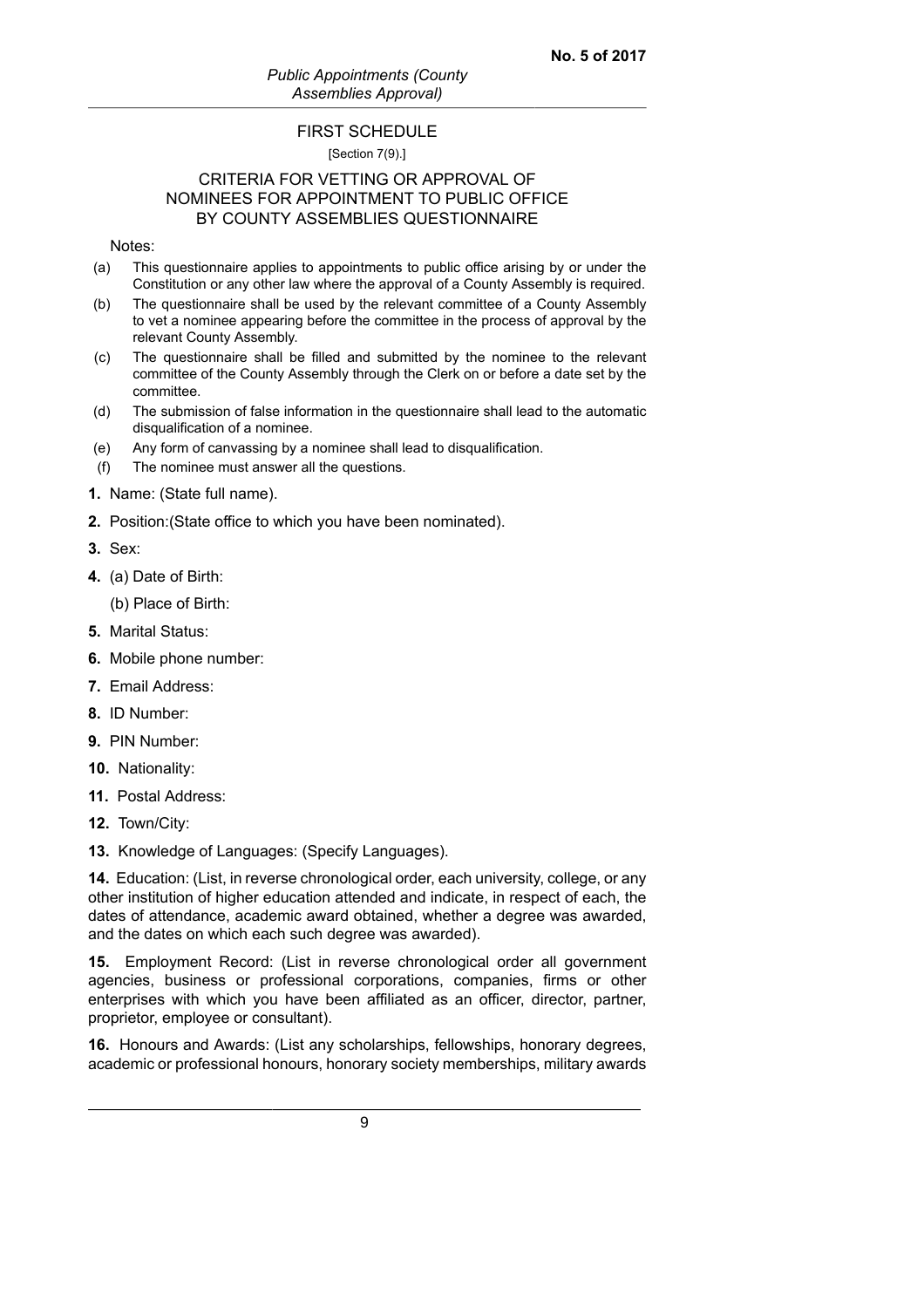and any other special recognition for outstanding service or achievement and in respect of each, state the date of award and the institution or organization that made the award).

**17.** Professional Associations (where applicable): (List all professional associations of which you are or have a member and give any positions held and the respective dates when each such position was held).

**18.** Memberships: (List all professional, business, fraternal, scholarly, civic, charitable or other organizations, (other than those listed in response to Question 16) to which you belong or have belonged).

**19.** Published Writings:

- (a) List the titles, publishers and dates of books, articles, reports letters to the editor, editorial pieces or other published materials you have authored or edited.
- (b) Supply four (4) copies of any reports, memoranda or policy statements you prepared or contributed in the preparation of any bar association, committee, conference or organization of which you were a member.

**20.** Public Office, Political Activities and Affiliations:

- (a) List chronologically any public offices you have held or are currently holding, including the terms of service and whether such positions were elected or appointed.
- (b) List all memberships and offices held in and services rendered, whether compensated or not, to any political party or election committee. If you have ever held a position or played a role in a political campaign, identify the particulars of the campaign, including the candidate, dates of the campaign, your title and responsibilities. Also include any linkage you have to a political party at present.
- (c) Have you ever been dismissed or otherwise removed from office for a contravention of the provisions of Article 75 of the Constitution?
- (d) Have you ever been adversely associated with practices that depict bias, favouritism or nepotism in the discharge of public duties?

**21.** Deferred Income/Future Benefits: (List the sources, amounts and dates of all anticipated receipts from deferred income arrangements, stock, options, uncompleted contracts and other future benefits which you expect to derive from previous business relationships, professional services, firm memberships, etc).

**22.** Outside commitment during service in office: (Do you have any plans, commitments or agreements to pursue outside employment with or without compensation during your service in office? If so explain).

**23.** Sources of Income: (List sources and amounts of all income received during the calendar year preceding your nomination and in the current calendar year).

- **24.** Tax Status: (Attach your Kenya Revenue Authority Clearance Certificate).
- **25.** Statement of Net Worth: (State you financial net worth).
- **26.** Potential Conflicts of Interest:
	- (a) Identity the family members or other persons, parties, categories of litigation or financial arrangements that are likely to present potential conflicts-of-interest when you first assume the position to which you